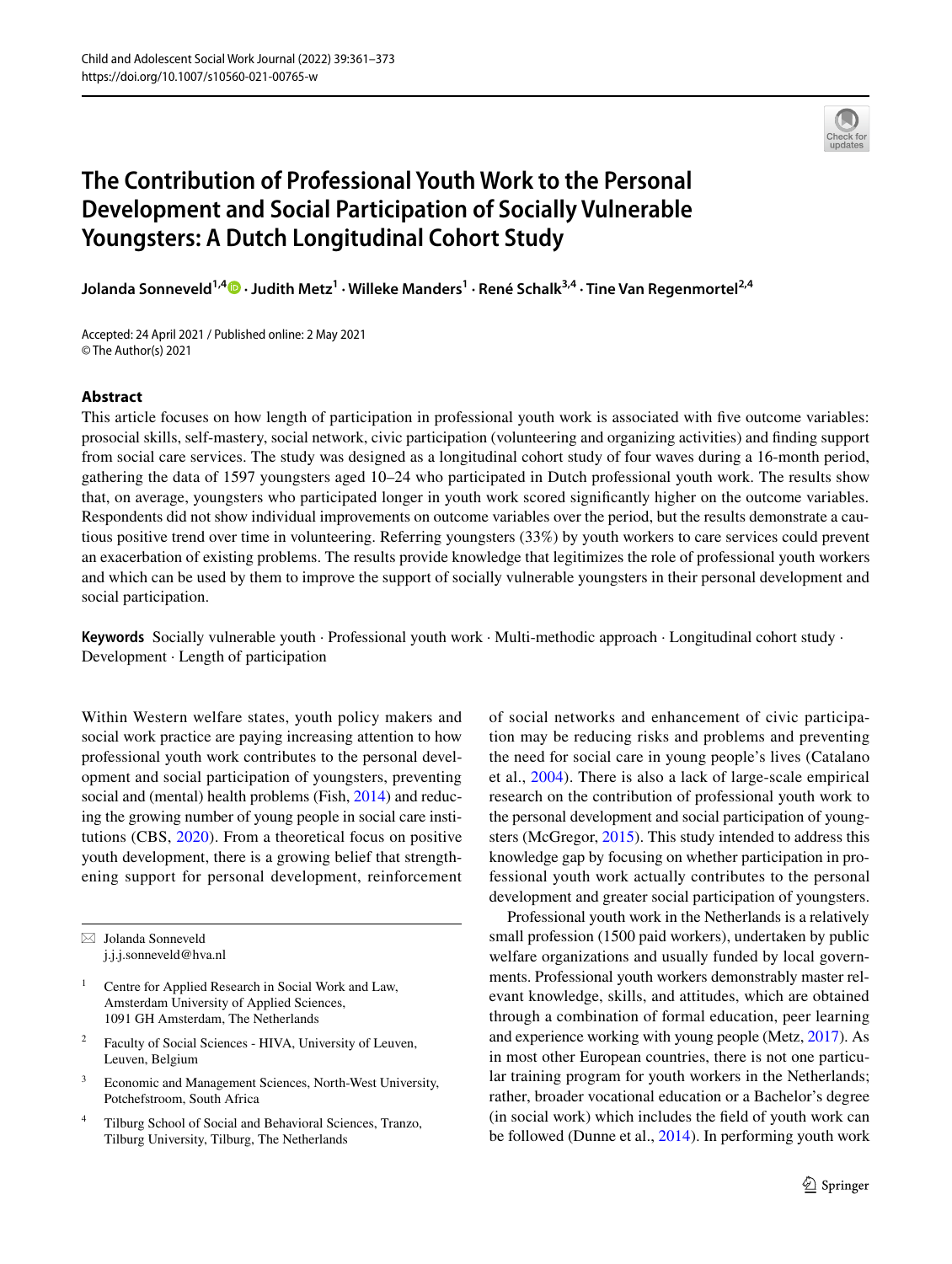activities, professional youth workers often also work with volunteers. Youth work is positioned in the leisure time of youngsters and plays a preventive role in a wide range of informal contexts, such as youth clubs, sports facilities, online, or on the streets (Baillergeau & Hoijtink, [2010](#page-10-2)). Compared to project-based after-school youth development programs in the United States (Larson et al., [2019\)](#page-11-4), professional youth work in Western welfare states also ofers "unstructured" activities in settings where young people can chill out.

Professional youth workers engage primarily with youngsters between the ages of 10 and 24 who are growing up in socially vulnerable positions (Dunne et al., [2014](#page-11-3); Metz, [2017](#page-11-2)). The term "social vulnerability" refers to the structurally vulnerable position of specifc individuals or groups in society (e.g., those in deprived neighborhoods), who may have negative experiences with social institutions which often leads to distorted relationships and social disconnectedness (Vettenburg, [1998](#page-12-0)). Youngsters who grow up in socially vulnerable positions face challenges and developmental burdens in addition to dealing with the complexity of the developmental challenges generally faced by youngsters in the twenty-frst century (Larson, [2011\)](#page-11-5). Socially vulnerable youth often experience a lack of encouragement and support from people in their social environment (Abdallah, [2017\)](#page-10-3); they grow up in low-income families and have to deal with poverty (Doherty & De St. Croix, [2019](#page-11-6)) and/or have social and/or mental health problems, such as insuffcient prosocial skills, depressive feelings, or stress-related illnesses that hinder their opportunity to fully participate in society. The risk of developing problems in their transition to adulthood is signifcantly higher for youngsters who accumulate negative experiences in their social environment (Vettenburg, [1998\)](#page-12-0), and they are more likely to be in need of relatively expensive, possibly specialized social care services (Henderson et al., [2016](#page-11-7)). Because of their socially vulnerable position in society, professional youth workers support these youngsters in the process of becoming an independent adult. Within this group targeted by professional youth work, a division is made between youngsters who are doing well, youngsters with minor or initial problems, and youngsters with severe and multiple disadvantages (Sonneveld et al., [2020\)](#page-11-8).

Professional youth work is based on voluntary participation, which emphasizes that the youngsters choose whether, how much, and for how long they want to be involved (Jeffs & Smith, [1999\)](#page-11-9). Basically, this voluntary involvement is the most common and defning characteristic of professional youth work, along with the fact that it focuses on the experiences, needs, and interests of each youngster (Batsleer, [2008](#page-10-4); McGregor, [2015](#page-11-1)).

Youth workers engage with youngsters in a broad age group (10–24) because they build lasting and meaningful relationships with them throughout their adolescence. Youngsters often participate in youth work for years because it offers them a safe and familiar environment in their leisure time (Taru, [2010\)](#page-12-1). Most young people involved start when they are about 10 or 12 years old and leave when they are about 18. Some participate up to the age of 24 (Sonneveld & Metz, [2019](#page-11-10)) because they want to volunteer for youth work or need continued support in their struggle with severe and multiple disadvantages. Older youth who face problems often receive additional specialized care from social care services. For many, the youth work environment is a "home away from home," a space of safety and escape from the conficts or pressures of everyday life (school or home), where they achieve a sense of belonging (Fyfe et al., [2018;](#page-11-11) Nolas, [2014](#page-11-12)).

Youth workers begin with the experiences, needs and interests of the youngsters (Batsleer, [2008](#page-10-4)). With this lifeworld as a starting point, youth workers use an open approach (Metz, [2016\)](#page-11-13), which does not follow a pre-planned and time-limited specifc intervention but methodical actions that are fuid and responsive to the specifc needs and interests of the youngsters and the changing social and political context in which they occur (Doherty & De St. Croix, [2019](#page-11-6); Ord, [2014\)](#page-11-14).

Taking this open approach, Dutch professionals apply a combination of four commonly used methods within youth work: detached youth work, social group work, individual guidance, and information and advice services (Metz, [2020](#page-11-15)). *Detached youth work* establishes contact with youngsters and provides services in young people's living environment (Milburn et al., [2000\)](#page-11-16). *Social group work* recognizes the signifcant infuence of social peer interactions and group processes for the development of important life skills required to become an independent adult, fostering peer sociability and support, and the enhancement of social participation (Rumping et al., [2017](#page-11-17)). Through the provision of *information and advice services* and sometimes more prolonged *individual guidance*, youth workers offer accessible support in resolving (initial) problems concerning school, work or relationships; for example, enhancing the youngsters' ability to make informed decisions about their lives (Bradford, [2000](#page-10-5); Koops et al., [2014](#page-11-18); Manders & Metz, [2017\)](#page-11-19). The application of one or more of these methods depends on the specifc needs of each individual and their current situation and is known as a *multi-methodic approach* (Sonneveld et al., [2020\)](#page-11-8).

The voluntary, open-ended and process-oriented character of youth work implies that its outcomes are unpredictable (Ord, [2014](#page-11-14); Metz, [2016](#page-11-13); De St. Croix, [2018\)](#page-11-20), and identifes youth work as a particularly challenging context for empirical research (Doherty & De St. Croix, [2019;](#page-11-6) Ord, [2014](#page-11-14)). Despite this challenge, our knowledge base on the prevention efforts of professional youth work has expanded over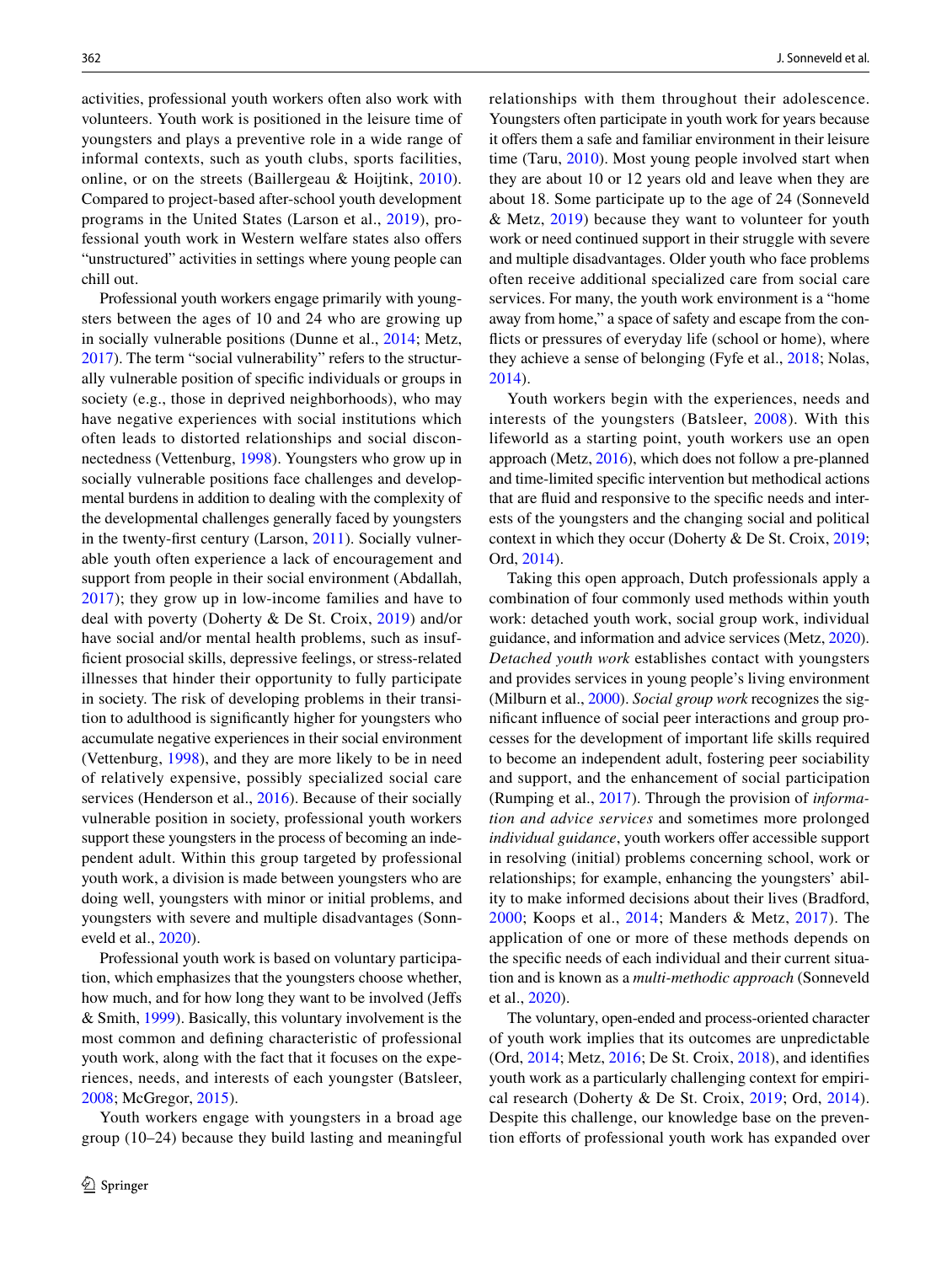the past fve years. A qualitative research synthesis (Sonneveld et al., under review) of six European studies (Fyfe et al., [2018](#page-11-11); Koops et al., , [2013](#page-11-21), [2014;](#page-11-18) Ord et al., [2018](#page-11-22); Rumping et al., [2017](#page-11-17); Schaap et al., [2017\)](#page-11-23) revealed that a multi-methodic youth work approach could contribute to the following outcomes: strengthening social skills and self-mastery of youngsters, reinforcement of their social network, enhancement of their civic participation, and fnding additional support from relevant social or health care institutions. These outcome variables are in line with Dutch youth policy (2015) (Bosscher, [2014](#page-10-6)) in which it is assumed that these variables may help youngsters thrive and avoid personal and social problems, which may have longer term positive social returns.

The frst outcome variable, *prosocial skills*, is essential for young people to function well in society, to promote harmonious relationships and prevent behavioral problems causing conficts with others (Bergin et al., [2003](#page-10-7)). The presence of rules and structure during group-based youth work activities and feedback during individual guidance help youngsters to understand which prosocial skills are necessary for social integration into society (Sonneveld et al., [2020\)](#page-11-8). Small snippets of research evidence suggest that professional youth work contributes to the development of prosocial skills, such as having respect for others, and improvements in relationships with adults, including teachers, youth work staff and family (Dickson et al., [2013;](#page-11-24) Fyfe et al., [2018](#page-11-11); Ord et al., [2018](#page-11-22); Rumping et al., [2017](#page-11-17)).

The second outcome variable is *self-mastery*, or the extent to which an individual believes that he or she has control over important life circumstances and stressful conditions (Pearlin & Schooler, [1978\)](#page-11-25). Adolescence is a crucial phase for the development of self-mastery (Conger et al., [2009](#page-10-8)) as an important component of psychological empowerment (Zimmerman, [1995\)](#page-12-2). Youth workers aim to boost youngsters' self-mastery by enhancing their ability to make informed decisions about their lives, supporting them in har-nessing it effectively (Bradford, [2000](#page-10-5)), learning to set goals (Fish, [2014](#page-11-0)) and taking responsibility for achieving them (Dworkin et al., [2003\)](#page-11-26). There are indications that professional youth work could increase self-mastery of youngsters (Ord et al., [2018](#page-11-22); Boomkens et al., [2019b\)](#page-10-9).

A third outcome that has been attributed to participation in youth work is *reinforcement of the social network*. Social networks consist of people (family, peers, neighbors) who are of varying degrees of importance to the youngsters. This not only concerns the number of people within the social network, but also the feeling of belonging and feeling familiar with other people (Bartelink & Verheijden, [2015\)](#page-10-10). Youngsters who can count on informal social support (a listening ear, appreciation, advice, belonging) from their social network function better, experience fewer problems (Cavanaugh & Buehler, [2015](#page-10-11)) and are less likely to need social care (Metz, [2020](#page-11-15)). Previous research has shown that participation in professional youth work activities enables youngsters to build positive relationships with peers and receive support from peers and adults (Dunne et al., [2014](#page-11-3); Fyfe et al., [2018](#page-11-11); Ord et al., [2018\)](#page-11-22).

Fourth, youth work aims to contribute to the enhancement of *civic participation*, such as volunteering and organizing activities in the neighborhood. Civic participation ofers youngsters opportunities to develop skills, understand other perspectives/cultures, enter into new social relationships and spend their time constructively. In this way, civic participation has a positive efect on the wellbeing of young people (Ince et al., [2018\)](#page-11-27). Previous research suggests that participation in group-based activities and volunteering in youth work contexts contributes to the development of youngsters into responsible, active citizens, who take on leadership opportunities both within the youth work environment (as role models) and elsewhere (Fyfe et al., [2018;](#page-11-11) Rumping et al., [2017\)](#page-11-17).

Finally, *fnding (specialized) care*. Characteristic for the group targeted by youth workers is that social support is not always present and youngsters with sometimes severe disadvantages are often not receptive to the idea of assistance from care professionals because they have difficulties trusting them due to bad past experiences (Boomkens et al., [2019a\)](#page-10-12). Previous research suggests that individual guidance and information and advice services help connect youngsters with social care institutions and are essential in anticipating needs and sign-posting these additional services (Fyfe et al., [2018](#page-11-11); Koops et al., [2014;](#page-11-18) Manders & Metz, [2017](#page-11-19)).

# **Focus of the Current Study**

Previous research gives good reason to expect positive efects of a multi-methodic youth work approach on the fve outcome variables mentioned. However, the actual contribution of such an approach has not yet been investigated through large-scale longitudinal empirical research. Previous studies are mainly small-scale qualitative studies (Dunne et al., [2014](#page-11-3); Mc Gregor, [2015\)](#page-11-1). In addition, "length of participation" in youth work has not yet been investigated as a variable related to the positive development of youngsters, although there are cautionary indications that participation of three years or longer may positively infuence the development of youngsters (Taru, [2010](#page-12-1)). This study therefore investigates whether participation in professional youth work settings with a multi-methodic approach contributes to five variables: improvements in *prosocial skills*; improvements in *self-mastery*; reinforcement of the *social network*; enhancement of *civic participation*; and *fnding (specialized) care when needed*. We also consider the *length of participation* to investigate whether youngsters who are engaged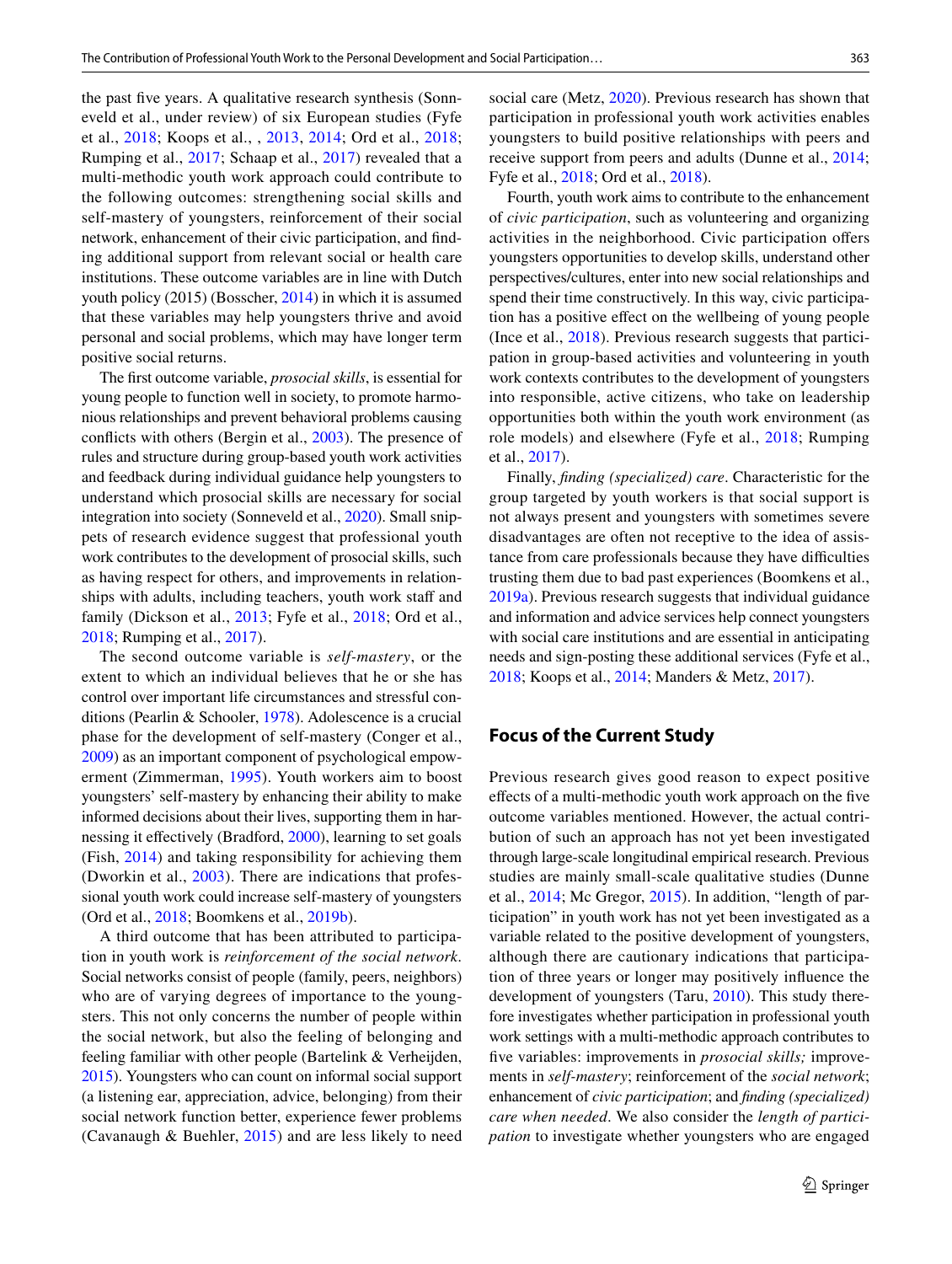longer in youth work activities score higher on outcome variables than youngsters who are engaged for a shorter period.

## **Method**

## **Design**

An accelerated longitudinal multiple cohort design was used to answer the research questions. This design allowed us to collect data about youth work participants at four time points (between September 2017 and December 2018, at intervals of 3–4 months) and to compare the development of three cohort groups of youngsters who vary in the length of participation in youth work settings at baseline: participation for 0–6 months; participation for 7 months–2 years; and participation for 3 years or longer. We considered the 0–6 months participation cohort group as a reference group in this study. By following the other two cohort groups at the same time and comparing them to the frst, we could examine the infuence of participation in youth work settings. Examining and comparing several cohorts at the same time provides the opportunity to gain insight into the development of participants over a relatively short time (Galbraith et al., [2017](#page-11-28)). This is important to meet the urgent needs of practice and for policy makers to gain insight into the preventive value of youth work.

The study was conducted in close collaboration with 11 Dutch professional youth work providers from urban areas in the middle, south and east parts of the Netherlands. All of the providers are public welfare organizations funded by local government, and all invest in the professionalization of youth work practice. All of them apply a multi-methodic approach in reaching out to youngsters (boys and girls) in a broad age group (10–24). One organization mainly focuses on young people with severe and multiple disadvantages, while other organizations focus on all three subgroups targeted. The organizations offer a good reflection of professional youth work in the Netherlands and actively approached the research group to conduct in practice-based research that would contribute to the further professionalization of youth work. In addition to granting access to their practice for data collection, the collaboration involved participation of youth workers in a Youth Worker Lab  $(N=11)$ and participation of diverse adolescents in a Youth Panel  $(N=14)$ .

The participation with the Youth Worker Lab and Youth Panel ensured the research instruments and the process of data collection were appropriate to youth work practice from the perspective of both youth workers and youngsters. During two meetings, these two groups were consulted to support the development of the questionnaire and to discuss how data should be collected. After analyzing the data, youth workers who participated in the Youth Worker Lab were consulted for refection on the results, which contributed to ensuring validity.

## **Participants**

For sample selection, a short questionnaire was frst distributed to the 11 organizations involved to gain insight into the population of youngsters in each organization (age groups, level of problems) and their participation in youth work settings (length of participation, combination of methods). This information allowed a profle of the population to be drawn up for each organization, with the 11 profles used to compose a representative sample of adolescents from diferent age groups, with diferent levels of problems, a diferent length of participation and who received diferent methods. The youngsters recruited to the study fulflled four criteria: (1) participation in one of the 11 youth work organizations;  $(2)$  at least 10 years old and younger than 25; (3) sufficient command of Dutch and (4) familiar with at least one of the four methods offered by youth work. Thirteen youngsters were excluded because they did not meet the inclusion criteria or withheld approval. Another 35 youngsters were excluded because they did not fully complete the frst questionnaire. In total, 1597 youngsters were included in the analysis (Fig. [1](#page-4-0)). The number of youngsters from each youth work organization varied between 66 and 227 ( $M = 145$ ,  $SD = 45.8$ ). Participants were approached four times for self-reporting: T1, Sept–Dec 2017,  $N = 1,597$ ; T2, Jan–April 2018, N=981; T3, May–Aug 2018, N=626; T4, Sept–Dec 2018, N = 595. Of the total participants,  $19.8\%$  (N = 316) participated in all four waves of data collection, 26.4%  $(N = 421)$  participated in three waves, 24.9%  $(N = 398)$  in two waves and  $28.9\%$  (N = 462) dropped out after the first wave. The response rates are shown in Fig. [1.](#page-4-0) Non-completion was defned as completing none, one or two of the three post-measurements. Reasons for non-completion at follow up were (temporary) positive outfow, refusal, (temporary) loss of contact, and organizational reasons. Table [1](#page-4-1) shows the data collected on non-response for Waves 2–4.

We examined characteristics of non-completers with a T-test and Chi square. Youngsters who missed questionnaires were more often boys (69.2%) compared to the completers (50.9%) ( $x^2 = 37.6$ ,  $p \le 0.001$ ), and were older in age compared to the completers (16.6 and 16.0 years, respectively,  $t = 2.69$ ,  $p = 0.007$ ). Non-completers were more often youngsters who participated 0–6 months (85.6%) or 7 months–2 years (80.4%) in youth work, compared to youngsters who had participated 3 years or longer (76.2%)  $(x^2 = 14.68, p = 0.001)$  $(x^2 = 14.68, p = 0.001)$  $(x^2 = 14.68, p = 0.001)$ . Table 2 provides the descriptive statistics for the participants that were included in the analysis. Most youngsters in our sample were aged between 14 and 17 years (40%) and the mean age was 16.5 years (SD=3.60).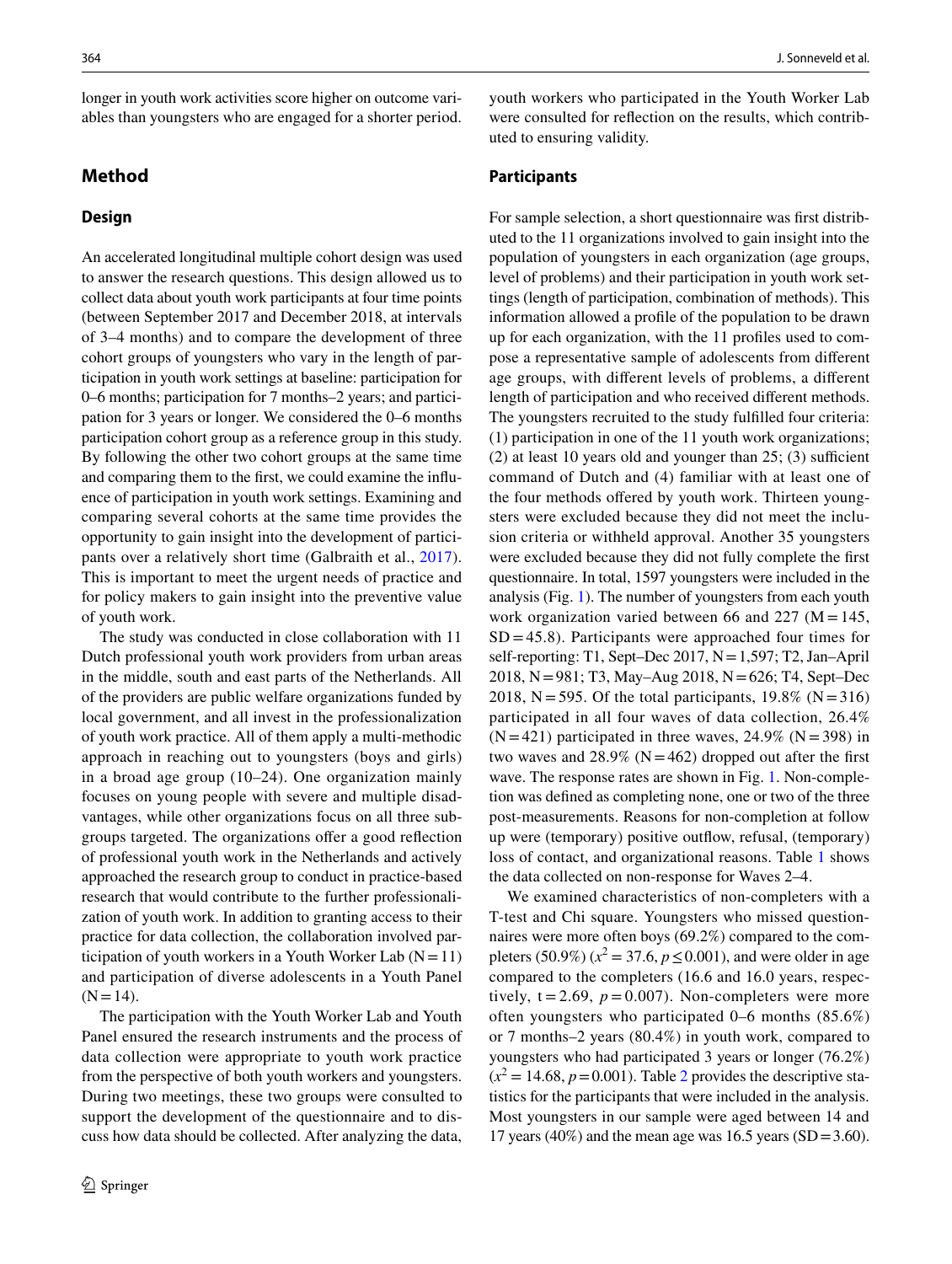<span id="page-4-0"></span>



<span id="page-4-1"></span>**Table 1** Reasons for non-

There were more males (65.6%) than females (34.4%). It is known that girls are underrepresented in youth work activities (Boomkens et al., [2019b\)](#page-10-9), with Gemmeke et al. ([2011\)](#page-11-29) noting that only 10–30% of the youngsters in youth work are girls. In relation to cultural background, 21% of the youngsters reported a native Dutch background and 31% reported a Dutch bi-cultural background (e.g., Dutch and Moroccan). Of those attending school (79.3%,  $N = 1242$ ), 14.6% were in primary school, 67.3% vocational education and 18.0% higher education.

A sample of 322 youngsters per cohort is sufficient to test the diferences between three cohorts based on 0.80 power and a small efect size (Cohen, [1992\)](#page-10-13). Figure [1](#page-4-0) shows we meet these assumptions to test diferences between the three cohorts regarding length of participation. Table [3](#page-5-1) shows the number of respondents for methods of youth work being used.

## **Procedures**

For the data collection, we collaborated with all 11 organizations. At least one manager  $(N=12)$  and ten youth workers  $(N = 150)$  participated from each organization. Two researchers (including author one) gave instructions for data collection verbally during training, which included an introduction to the study; instructions on adhering to the research protocol; acquiring respondents; inclusion criteria; informed consent procedure; procedure for digital data collection; and guaranteeing the reliability of the data. Supplementary youth workers received a feld guide with instructions. After completing the training, the 150 youth workers were asked to select at least ten youngsters from their own practice to participate in the study. The researchers and trained youth workers planned how they would reach a diverse group of young people, taking into account diferences in: (1) gender (boys and girls); (2) age (10–24); (3) the extent of personal or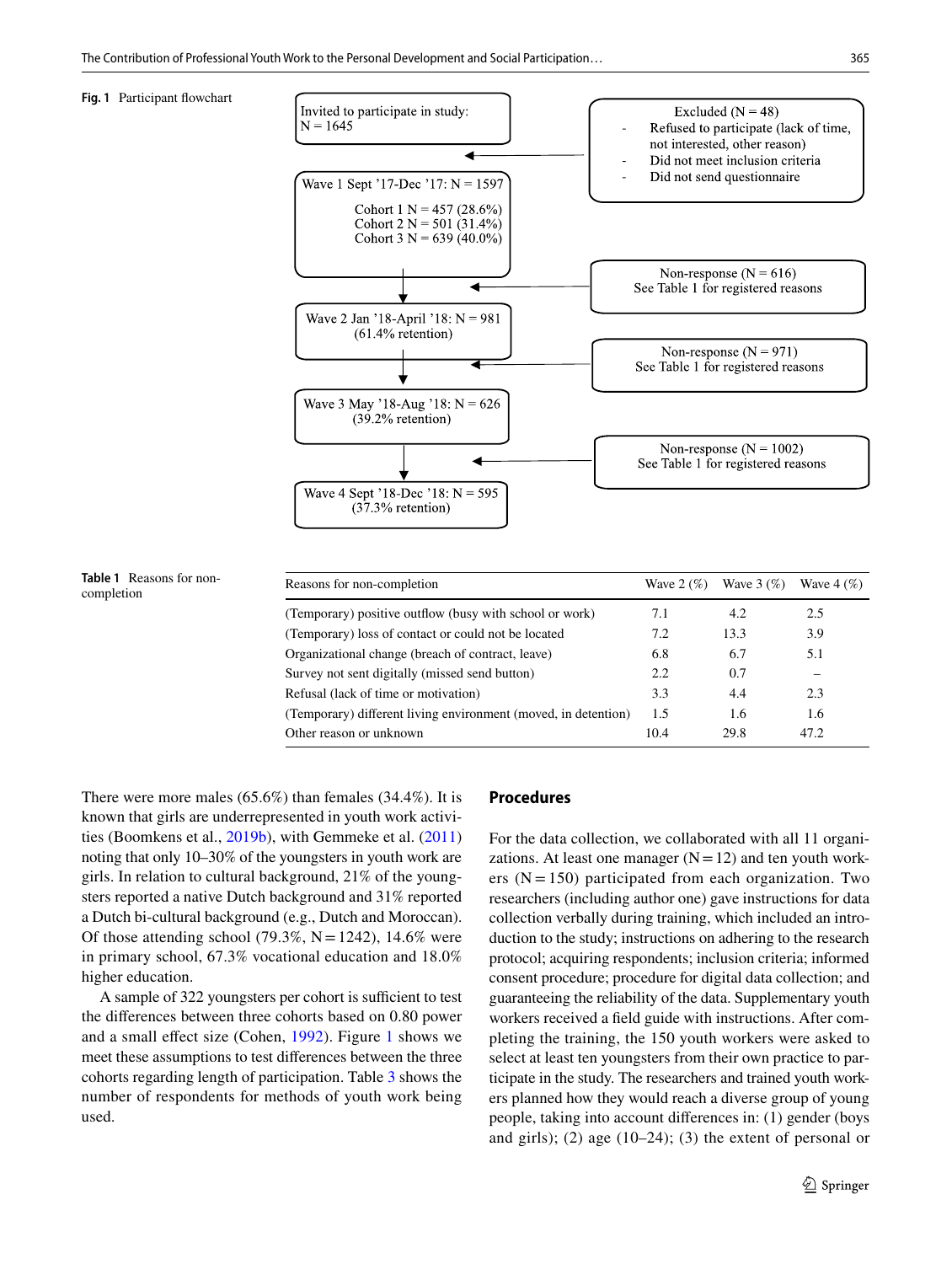<span id="page-5-0"></span>

| Demographics                          | $N(\%)$                                     |
|---------------------------------------|---------------------------------------------|
| Age                                   | Mean 16.5<br>$SD = 3.60$<br>$(range 10-24)$ |
| Gender                                |                                             |
| Male                                  | 1048 (65.6%)                                |
| Female                                | 549 (34.4%)                                 |
| Cultural background                   |                                             |
| Only Dutch                            | 335 (21.0%)                                 |
| Combination Dutch and other           | 490 (30.7%)                                 |
| Not Dutch                             | 772 (48.3%)                                 |
| Activity during the day               |                                             |
| School/education program              | 1267 (79.3%)                                |
| Work                                  | 184 (11.5%)                                 |
| Care responsibilities or volunteering | 42 (2.6%)                                   |
| No activity during the day            | $90(5.6\%)$                                 |
| Educational level $(N = 1242)$        |                                             |
| Primary education                     | 181 (14.6%)                                 |
| Vocational education                  | 836 (67.3%)                                 |
| Higher education                      | 225 (18.0%)                                 |

social problems (doing well; minor/initial problems; severe and multiple disadvantage); and (4) length of participation (0–6 months; 7 months–2 years; 3 years or longer). Youth workers verbally informed youngsters (and their primary caregiver, if they were younger than 16) about the study and asked them whether they were interested in participating. If they were interested, the youth workers gave them a letter provided by the researchers. Participants were made aware of their rights (such as voluntary participation, right to withdraw, confdentiality and anonymity). If youngsters were younger than 12, the youth worker also verbally contacted the caregiver(s) to obtain verbal consent in addition to the letter. Before the frst questionnaire, digital consent was also required to ensure informed consent. The youngsters completed the questionnaires online in private using tablets. They were able to consult another person if they had any questions, preferably a person other than the youth worker, to reduce socially desirable answers. The research team maintained close contact with the youth workers to ensure greater levels of response, and the team monitored the process and missing data points. Data cleaning was done as soon as the data were collected. The study protocol was approved by the managements of the 11 participating organizations and youth workers from the Youth Work Lab. Data collection was carried out in accordance with the Netherlands Code of Conduct for Research Integrity [\(2018](#page-12-3)).

#### **Instruments**

We collaborated with the Youth Worker Lab and the Youth Panel to develop an appropriate questionnaire that was suitable for a broad age group (10–24) and for young people with a lower language level. Based on feedback from a pilot, we concluded that the frst version of the questionnaire was too long and some of its concepts too complicated, which could potentially adversely afect the existing relationships between youth workers and youngsters (De St. Croix, [2018](#page-11-20)), and major drop-out from repeated measurements. To combat respondent fatigue, we shortened and simplifed the questionnaire through scale adaptation (Heggestad et al., [2019\)](#page-11-30) on some validated scales. Furthermore, we designed items and scales ourselves based on the existing literature if there were no suitable instruments available.

#### **Demographic Variables and Participation in Youth Work**

Demographic information included age, gender, cultural background, activity during the day and educational level. One question, "How long have you had contact with youth workers?," was used in Wave 1 to proxy the length of participation in youth work settings. In addition, we asked youngsters about their level of intensity of participation at each time point.

## **Multi‑Methodic Youth Work**

The multi-methodic approach was measured at each time point with four items designed for this study based on the literature (Koops et al., [2013,](#page-11-21) [2014](#page-11-18); Manders & Metz, [2017](#page-11-19); Rumping et al., [2017](#page-11-17)). Youth self-report on participating in social group work, receiving individual guidance and/ or information and advice services was assessed with three single dichotomy questions (yes or no). For example, the item, "I participated in group-based youth work activities

<span id="page-5-1"></span>**Table 3** Youth work methods in cohort groups

| Total N $(\%$ of total) | $0-6$ months<br>$N\%$ | 7 months–2 years<br>$N\%$ | 3 years or longer<br>$N\%$ |
|-------------------------|-----------------------|---------------------------|----------------------------|
| 1067 (67%)              | 264 (24.7%)           | 349 (32.7%)               | 454 (42.5%)                |
| 786 (49%)               | 177(22.5%)            | 266 (33.8%)               | 343 (43.6%)                |
| 994 (62%)               | 231 (23.2%)           | 331 (33.3%)               | 432 (43.5%)                |
| 1127 (71%)              | 294 (26.1%)           | 361 (32.0%)               | 472 (41.9%)                |
|                         |                       |                           |                            |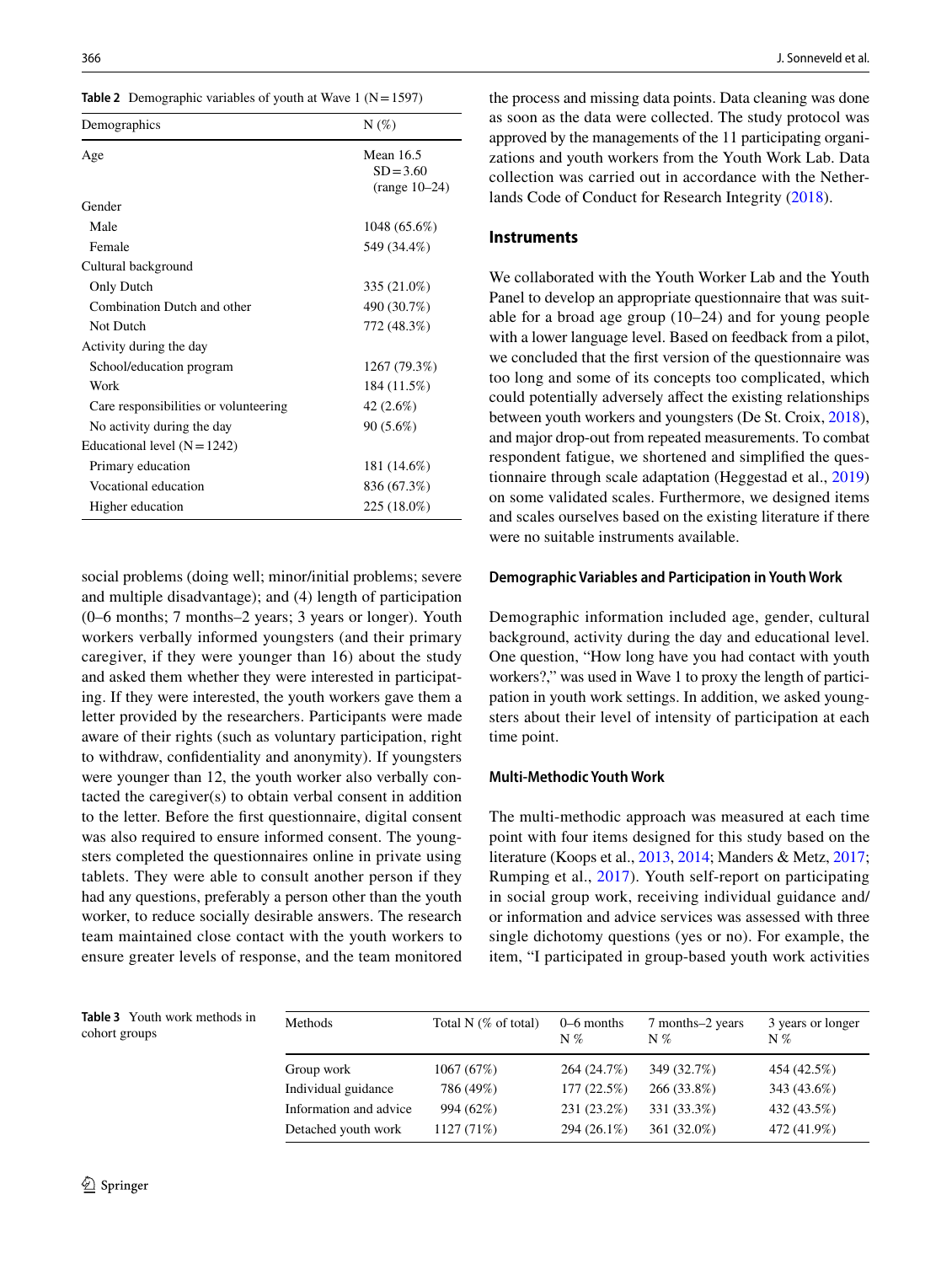(e.g., cooking, soccer or space to hang out) during the past 3 months," was used to assess whether respondents had been involved in social group work. To assess detached youth work, the respondents self-reported where they had engaged with the youth worker during the last 3 months. Respondents could indicate multiple answers (e.g., on the street, at home, snack bars or cafés).

#### **Outcome Measures**

*Prosocial skills* were assessed at each time point by one of the five subscales of the Dutch version of the self-report Strengths and Difficulties Questionnaire (SDQ) (Widenfelt et al., [2003](#page-12-4)). The SDQ self-report was developed to assess the psychosocial adjustment of adolescents (aged 11–17). The prosocial behavior scale consists of fve items concerning both strengths and difficulties; for example, "I often offer to help others (parents, teachers, children)." To keep the scale level the same for all outcome measures, we adjusted the response scale from the original three-point Likert scale to a five-point option ranging from "strongly disagree" to "strongly agree." Higher scores indicated higher prosocial behavior. The internal consistency of this subscale was computed as  $α = 0.77$  at baseline in the sample.

We adapted the Dutch version (Kempen, [1992\)](#page-11-31) of the Pearlin Mastery Scale (PMS) (Pearlin & Schooler, [1978\)](#page-11-25) to measure the extent to which youngster's *self-mastery* improved. The PMS is a widely used measure, including among adolescents, which assesses "the extent to which people see themselves as being in control of the forces that importantly afect their lives" (Pearlin et al., [1981,](#page-11-32) p. 340). Each item (e.g., "I have little control over things that happen to me") is answered on a fve-point scale, with options ranging from "strongly agree" to "strongly disagree." Higher scores indicated higher mastery. We excluded item 2 ("Sometimes I feel that I'm being pushed around in life") because the pilot showed that this item was misinterpreted by youngsters. In the current study, the alpha coefficient indicated reliability ( $\alpha$  = 0.78) at baseline in the sample.

The youngsters' *social network* was measured with a 6-item instrument designed for this study. Research by Asselt-Goverts ([2016](#page-10-14)) about social network analysis for people with an intellectual disability inspired us to design the instrument. The items used in this study were formulated in simple language and therefore suitable for our respondents, who generally had a lower language level.

At each time point, the six items, scored on a fve-point scale, assessed youth self-reported number of contacts with family and friends (ranging from "0–5" to "30 or more"), whether young people received support from family and friends (ranging from "never" to "always") and whether they were satisfed with the support received (ranging from "very dissatisfed" to "very satisfed"). Higher scores indicated a more extensive social network. Cronbach's alpha was computed as  $α = 0.71$  at baseline in the sample.

Youth self-report of *civic participation* was assessed with two items to provide insight into the quantity of activities in social contexts (Item 1: "How often have you volunteered?"; Item 2: "How often have you organized an activity in your neighborhood?") During each measurement we asked about the past 3 months. Results were analyzed at item level.

We assessed *fnding (specialized) care* at each time point by asking the youngsters whether they found care services through youth workers during the last 3 months. They could choose diferent answer categories on a list, such as a social care institution for debt or addiction, a doctor or the Social District Team (Koops et al., [2014\)](#page-11-18).

#### **Statistical Analyses**

Descriptive statistics were used to illustrate the demographic and other characteristics of the sample and to provide a useful outline for the outcome variable of *fnding (specialized) care*. Respondents were split into three age groups (10–14 years, 15–19 years, 20–24 years).

As a necessary condition for analyzing data from a longitudinal cohort design (Duncan et al., [1996\)](#page-11-33), we began by using Chi-square and univariate ANOVA tests to determine whether the diferent cohorts were comparable with respect to the attributes being measured. Comparing demographics between the three groups of participants, we found no significant differences based on gender ( $x^2 = 4.94^{\text{n.s.}}$ ,  $p = 0.085$ ). However, signifcant diferences were found between groups on the variables of age  $(F = 17.43, p < 0.001)$ , cultural background  $x^2 = 15.32$ ,  $p = 0.02$ ), and intensity of participation in youth work  $(F=6.99, p=001)$ . Furthermore, younger adolescents and youngsters with a native Dutch background were less represented in Cohort 3 (participation 3 years or longer), while youngsters in Cohort 1 (0–6 months participation) participated less intensively in youth work settings compared to youngsters in the other two cohort groups. We, therefore, controlled for any confounding on these three variables in our analysis.

Because observations were made repeatedly over four time points, we used Linear Mixed Models (LMM) to answer the research questions. Multiple imputation of missing values was not necessary because LMM includes participants in the analysis who have not completed all measurements (dependent variables) (Twisk et al., [2013\)](#page-12-5). LMM provides an understanding of both the mean levels of the outcome variables (average over time) and the changes in mean levels over the four time points. A two-level (repeated measures were clustered within youngsters) linear mixed model was constructed with restricted maximum likelihood estimation. The variance at organizational level was also checked, but did not explain diferences, and therefore it was not included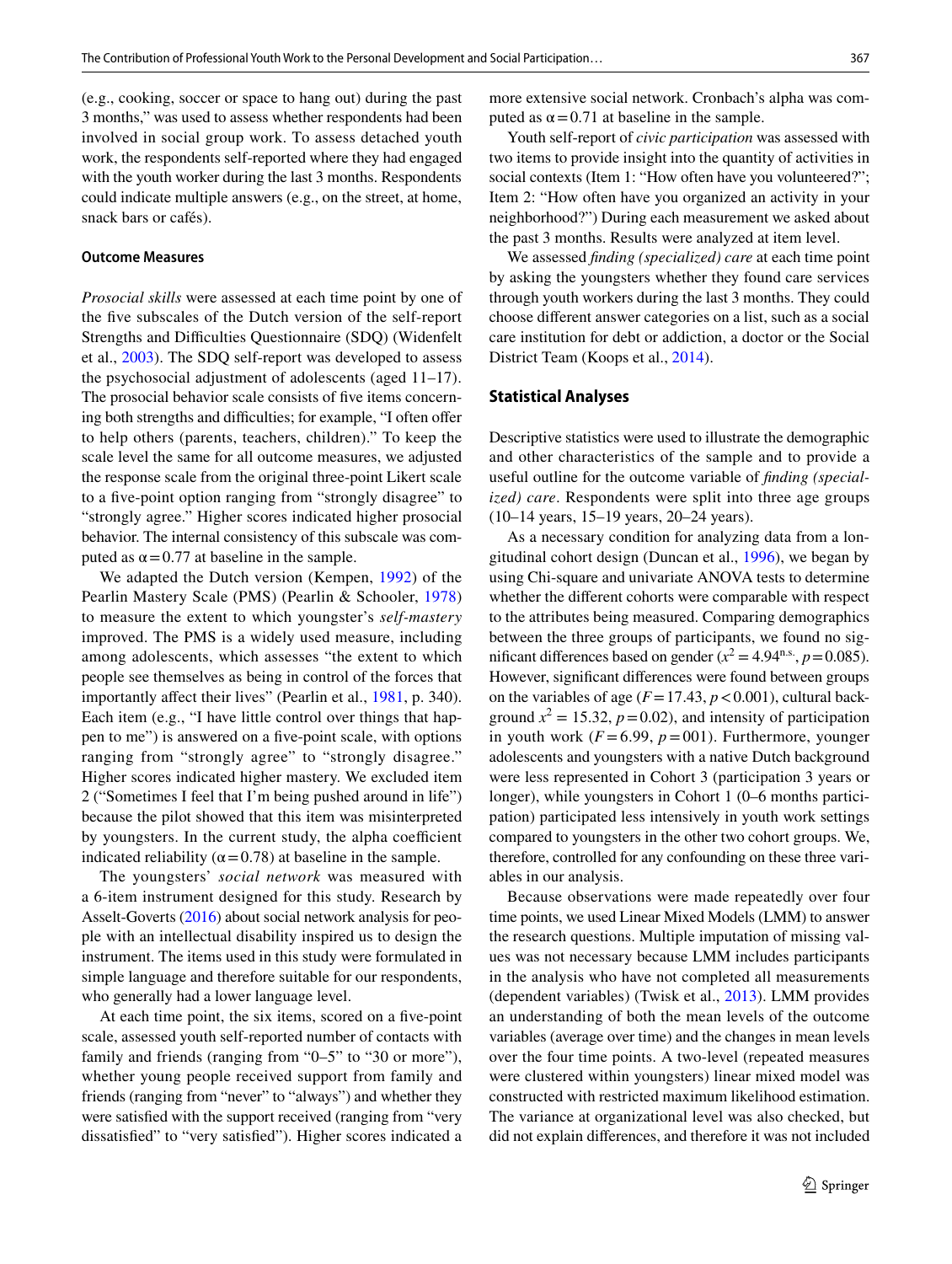in the models. The model intercept was specifed as random across individuals, while other parameters were specifed as fxed. We used unstructured covariance.

First, we explored the mean diferences between cohorts over the four time points. These mean diferences indicate how the factor of "length of participation" infuences the scores on outcome variables. The between-group efect size was calculated according to Cohen's d. Second, we modeled time as a categorical variable to assess improvements of the three cohorts on outcome variables over a period of 16 months. Undertaking an analysis for each cohort group, it was possible to observe in detail how the diferent groups developed over time. We did not calculate efect sizes for these results because some scholars discourage reporting efect sizes for within-group changes (pre-post within one group); for example, because pre- and post-test results tend to be dependent (Cuijpers et al., [2017](#page-11-34)). All analyses were conducted using SPSS 24. Statistical signifcance was assessed at the 0.05 level.

## **Results**

## **Descriptive Statistics**

Of the youngsters,  $33\%$  (N = 520) reported at one or more time points that they found support or help from a social care organization through their youth worker. This could be a doctor, a professional from a Social District Team or a social care institution. These youngsters who had found (specialized) care were then examined in terms of the three cohort groups: 29.0% had been engaged with a youth worker at Wave 1 for 0–6 months; 32.5% for 7 months to 2 years; and 38.5% for 3 years or longer.

#### **Diferences Between Groups**

Table [4](#page-7-0) reports how youngsters who had participated in youth work for 0–6 months at baseline (reference group) compare with their peers who had participated longer (7 months to 2 years, or 3 years or longer) on levels of prosocial skills, self-mastery, social network and civic participation (volunteering and organizing activities). Statistically signifcant associations between length of participation and outcome measures were found averaged over time. Longer participation in youth work, led to higher scores on the outcome variables. Youngsters who received support for 7 months or longer had signifcantly higher scores for social network (M = 3.53, CI 3.52, 3.62, *p* < 0.001), self-mastery (M = 3.52, CI 3.47, 3.57, *p* = 0.048) and organizing activities  $(M = 1.98, CI\ 1.88, 2.08, p < 0.001)$ 

<span id="page-7-0"></span>**Table 4** Results of Linear Mixed Models Analyses of length of participation on outcome variables

| Fixed effects         | Mean                   | SЕ       | 95% CI       | Between-group<br>effect sizes (d) |  |  |  |
|-----------------------|------------------------|----------|--------------|-----------------------------------|--|--|--|
| Prosocial skills      |                        |          |              |                                   |  |  |  |
| Overall mean          | 4.12                   | 0.01     | [4.10, 4.14] |                                   |  |  |  |
| Cohort 1              | 4.06                   | 0.02     | [4.03, 4.12] |                                   |  |  |  |
| Cohort 2              | $4.11^{ns}$            | $0.03 -$ | [4.07, 4.16] | 0.08                              |  |  |  |
| Cohort 3              | $4.15*(0.021)$         | 0.03     | [4.11, 4.19] | 0.14                              |  |  |  |
| Self-mastery          |                        |          |              |                                   |  |  |  |
| Overall mean          | 3.54                   | 0.01     | [3.51, 3.57] |                                   |  |  |  |
| Cohort 1              | 3.50                   | 0.02     | [3.45, 3.55] |                                   |  |  |  |
| Cohort 2              | $3.52*(0.048)$         | 0.04     | [3.47, 3.57] | 0.03                              |  |  |  |
| Cohort 3              | $3.59*(0.012)$         | 0.03     | [3.54, 3.63] | 0.13                              |  |  |  |
| Social network        |                        |          |              |                                   |  |  |  |
| Overall mean          | 3.50                   | 0.18     | [3.46, 3.53] |                                   |  |  |  |
| Cohort 1              | 3.36                   | $0.03 -$ | [3.30, 3.43] |                                   |  |  |  |
| Cohort 2              | $3.53***$<br>(< 0.001) | 0.05     | [3.47, 3.59] | 0.21                              |  |  |  |
| Cohort 3              | $3.57***$<br>(< .001)  | 0.04     | [3.52, 3.62] | 0.26                              |  |  |  |
| Volunteering          |                        |          |              |                                   |  |  |  |
| Overall mean          | 2.07                   | 0.03     | [2.00, 2.13] |                                   |  |  |  |
| Cohort 1              | 1.83                   | 0.06     | [1.71, 1.96] |                                   |  |  |  |
| Cohort 2              | 1.94 <sup>ns</sup>     | 0.09     | [1.82, 2.06] | 0.07                              |  |  |  |
| Cohort 3              | $2.33***$<br>(< 0.001) | 0.08     | [2.22, 2.43] | 0.31                              |  |  |  |
| Organizing activities |                        |          |              |                                   |  |  |  |
| Overall mean          | 1.91                   | 0.03     | [1.85, 1.96] |                                   |  |  |  |
| Cohort 1              | 1.73                   | 0.05     | [1.63, 1.84] |                                   |  |  |  |
| Cohort 2              | 1.98***<br>(< 0.001)   | 0.07     | [1.88, 2.08] | 0.18                              |  |  |  |
| Cohort 3              | 1.98***<br>(< 0.001)   | 0.07     | [1.89, 2.06] | 0.18                              |  |  |  |

All models are controlled for age, cultural background and intensity of participation

 $d = (m_2-m_1/SD_{pooled})$ 

\*\*\*Signifcant at<0.001; \*\*signifcant at<0.01; \*signifcant at<0.05; *ns* not signifcant

compared to youth who participated for a shorter period. Youngsters who participated three years or longer had significantly higher scores for prosocial skills  $(M = 4.15,$ CI 4.11, 4.19,  $p = 0.021$ ) and volunteering (M = 2.33, CI 2.22, 2.43,  $p < 0.001$ ) compared to youngsters who had participated for less than three years. Controlling for age, cultural background and "intensity of participation" did not signifcantly alter the fndings. The results show efect sizes of 0.21 and 0.26 for the outcome variable "social network" and 0.31 for the outcome variable "volunteering" between Cohorts 1 and 3. The effect size remained below 0.20 for the other outcome variables.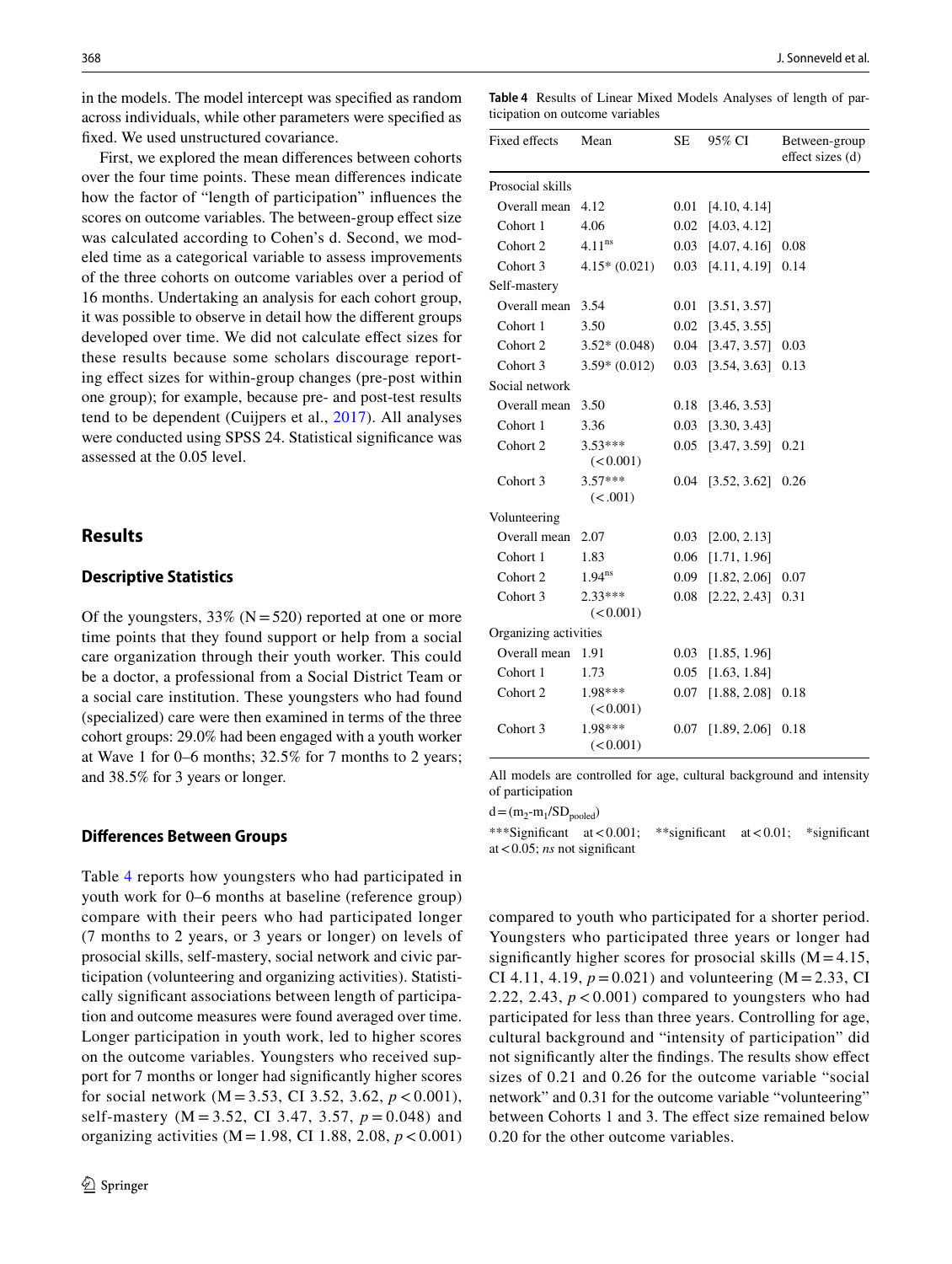#### **Development Over Time**

Table [5](#page-8-0) presents the means of the outcome variables at each time point for each cohort group. It is noteworthy that the youngsters in all groups indicated at time point 1 that they had prosocial skills, self-mastery and support of their social network. The results show that youngsters in Cohort 1 did not signifcantly improve over the 16 months. Compared to the frst wave, there is a small decrease in outcome variables on prosocial skills ( $\beta = -0.13$ ,  $\rho$ 0.015) and social network  $(\beta = -0.13, \rho 0.033)$  at Wave 4. While the youngsters in this cohort improved in volunteering, this change was not signifcant. In the other two cohort groups, there were also no signifcant improvements observed on the outcome variables of prosocial skills, self-mastery, social network and organizing activities. Only in Cohort 3 was there a signifcant improvement in volunteering at Wave 4 ( $\beta$  = 0.24,  $\rho$ 0.011), compared to the frst wave. Overall, with the exception of volunteering, no signifcant improvement was observed on outcome measures in a measurement period of 16 months.

## **Discussion**

variable

of the outcome variables with time treated as a categorical

This longitudinal study examined whether socially vulnerable youngsters (aged 10–24) who partake in Dutch professional youth work with a multi-methodic approach develop prosocial skills and self-mastery, reinforce their social network, enhance their civic participation (volunteering and organizing activities) and fnd (specialized) care if needed. We compared three groups of youngsters who difered from each other on the variable "length of participation." Descriptive statistics showed that 33% of the youngsters divided over the three groups gained access to (specialized) care services with the support of youth workers. This result confrms that youth work meets youngsters' need for additional support/care when they are faced with developmental issues or problems, which could prevent the accumulation of problems and more expensive and long-term care (Coulston, [2010](#page-10-15)). It is important to note that not all young people who participate in youth work need additional support or help. However, this fnding shows that youth workers are able to encourage youngsters with initial or severe problems to obtain help and to connect youngsters to appropriate social care services.

The results of the linear mixed models analyses were mixed. The mean diferences over time between cohort groups indicated a statistically significant association between length of participation and levels of the outcome variables*.* A difference for 7 months participation was observed for self-mastery, social network and organizing activities and for 3 years participation on prosocial skills and volunteering. We found a practical impact on volunteering  $(d=0.31)$  and social network  $(d=0.26)$ . Given the fact that youth work is a preventive service, in which a large group of young people can participate on a voluntary basis, small

<span id="page-8-0"></span>**Table 5** Development over time Fixed Mean: Wave 1 Mean: Wave 2 Mean: Wave 3 Mean: Wave 4 Cohort 1  $(N=457)$  Prosocial skills 4.11 [4.05, 4.17] 4.07 [4.00, 4.14] 4.04 [3.96, 4.13] 3.98\* [3.89, 4.08] Self-mastery 3.52 [3.46, 3.58] 3.48 [3.41, 3.56] 3.49 [3.39, 3.58] 3.48 [3.38, 3.59] Social network 3.40 [3.33, 3.48] 3.35 [3.26, 3.42] 3.32 [3.21, 3.43] 3.27\*[3.15, 3.39] Volunteering 1.78 [1.65, 1.91] 1.90 [1.74, 2.06] 1.81 [1.62, 2.01] 1.97 [1.75, 2.19] Organizing activities 1.75 [1.63, 1.87] 1.69 [1.54, 1.84] 1.76 [1.57, 1.94] 1.70 [1.49, 1.91] Cohort 2 ( $N = 501$ ) Prosocial skills 4.13 [4.08, 4.18] 4.13 [4.06, 4.19] 4.07 [3.99, 4.15] 4.09 [4.01, 4.17] Self-mastery 3.57 [3.51, 3.62] 3.50 [3.43, 3.58] 3.43\*\*[3.34, 3.51] 3.48 [3.39, 3.57] Social network 3.60 [3.52, 3.67] 3.51\*[3.42, 3.59] 3.43\*\*[3.33, 3.54] 3.43\*\*[3.33, 3.54] Volunteering 1.87 [1.74, 2.01] 1.99 [1.82, 2.15] 2.03 [1.83, 2.22] 2.02 [1.81, 2.22] Organizing activities 1.93 [1.80, 2.06] 2.07 [1.91, 2.23] 2.00 [1.80, 2.19] 1.92 [1.71, 2.12] Cohort 3 ( $N = 639$ ) Prosocial skills 4.17 [4.12, 4.22] 4.13 [4.07, 4.20] 4.18 [4.11, 4.26] 4.08\* [4.00, 4.15] Self-mastery 3.67 [3.61, 3.72] 3.56\*\*[3.49, 3.62] 3.49\*\*\*[3.42, 3.57] 3.48\*\*\* [3.41, 3.56] Social network 3.64 [3.58, 3.70] 3.50\*\* [3.43, 3.58] 3.53\* [3.44, 3.62] 3.49\*\* [3.40, 3.57] Volunteering 2.21 [2.07, 2.34] 2.48\*\*[2.32, 2.65] 2.37 [2.17, 2.56] 2.45\*[2.27, 2.64] Organizing activities 1.98 [1.87, 2.09] 1.86 [1.72, 2.00] 2.05 [1.89, 2.21] 2.07 [1.91, 2.23]

Means and CI

\*\*\*Signifcant at<0.001; \*\*signifcant at<0.01; \*signifcant at<0.05; ns not signifcant

a Wave 1 is the reference category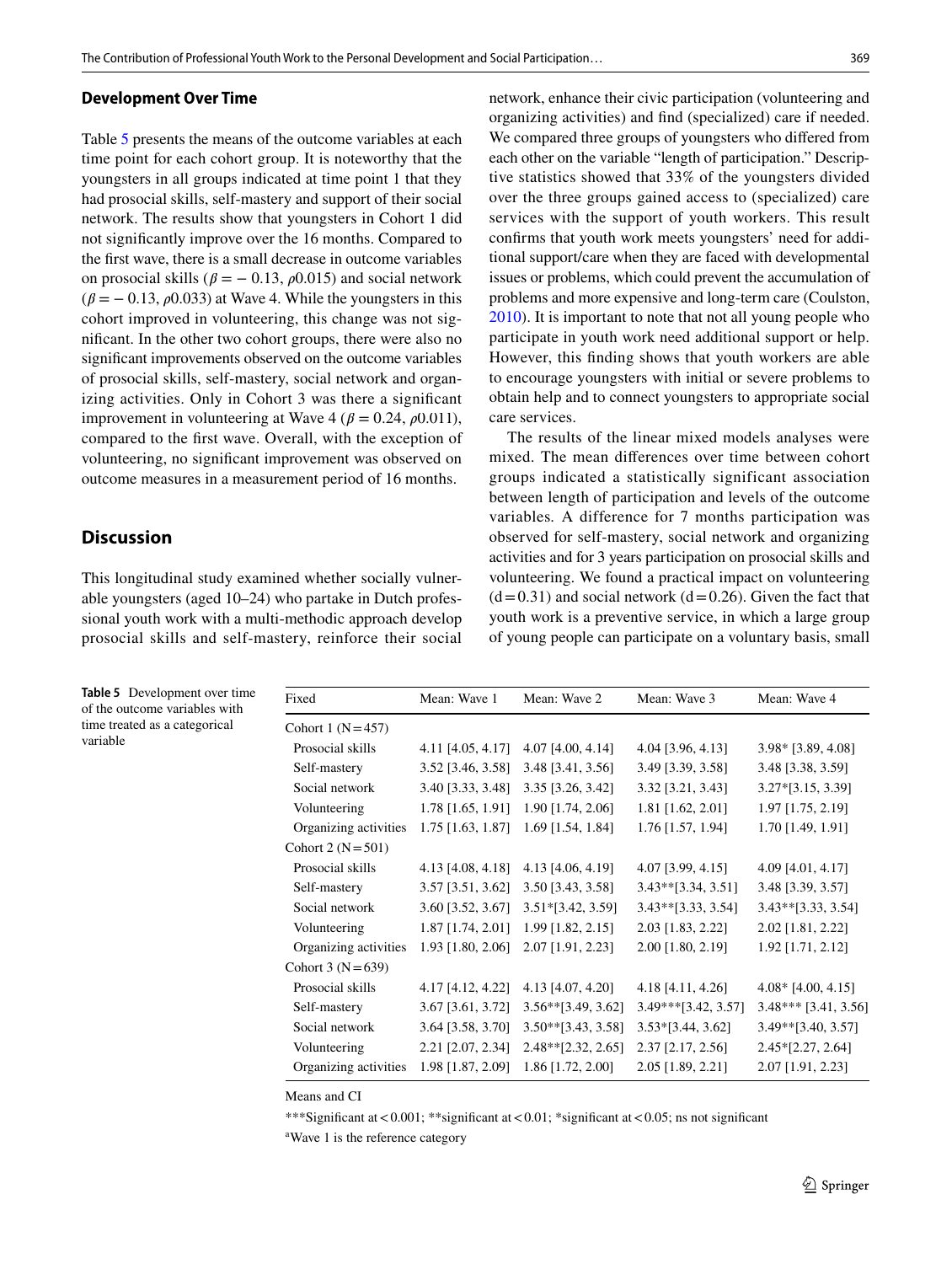efect sizes in this type of provision should not be considered unimportant (Rose, [1993](#page-11-35)). After all, not all of the target population of youth work is at high risk of social and mental or other health problems.

This study did not observe signifcant improvements in the three cohort groups over the four time points (16 months) on prosocial skills, self-mastery, social network and organizing activities, although there was a cautious increasing trend in volunteering. Although the diferences were small and were in most cases insignifcant, they pointed in the same direction, suggesting a coherent underlying pattern of relationships between participation in youth work and doing volunteer work. We expected that Cohort 1 would show an increase in outcome variables at time point 4 after 16–22 months participation in youth work, refecting the scores of Cohort 2 at time point 1, as both groups would have participated in youth work for about the same time. Contrary to expectations, Cohort 1 showed no signifcant improvements over 16 months.

Refecting on the method used, there are two possible explanations for this result. First, the sample scored at high levels on three of the fve outcome variables at time point 1, possibly diluting the efect of youth work. It could mean that a social desirability efect was possible, with the youngsters overestimating themselves, or that the youth work services studied were not successful in retaining those youngsters who were socially vulnerable. However, recent studies confrm that Dutch professional youth work does reach socially vulnerable youngsters, such as those with addictions, debt, social and/or mental health problems, or early school leavers (Meere & Stoutjesdijk, [2019\)](#page-11-36). Additionally, it is known that within the target group a division is made between youngsters who are doing well, youngsters with minor or initial problems, and youngsters with severe and multiple disadvantages (Sonneveld et al., [2020](#page-11-8)). Our fnding that 33% of the young people gained access to additional support also suggests that youth work assists young people who request help with their personal or social problem(s). However, a further study with more focus on the extent of the personal and social problems of respondents has been suggested. Such a study may also reveal diferences in efectiveness for the various sub-groups targeted by youth work.

Second, same-source bias (Podsakoff et al., [2012\)](#page-11-37) might be present in this study, because the youngsters were asked to fll in the same questionnaire four times in a relatively short period of time. The respondents may have been unconsciously infuenced by answers in previous measurements. Future longitudinal research might be conducted over a longer period and also use other informants to more precisely identify the diferent efects of youth work.

An interesting related question worthy of further investigation is why and how outcomes in youth work relate to personal and contextual factors, also known as "the black box"

of youth work (Lundemark Andersen et al., [2020\)](#page-11-38). Contextual factors may explain individual diferences in development trajectories over time. We have sought more insight into the black box of youth work in a multiple case study (Sonneveld et al., [2020\)](#page-11-8), in which we examined the diferential efects of a multi-methodic approach on development of youngsters and the infuence of important life events and signifcant others. In future work, we will explore in greater depth which methodic principles (Metz, [2016](#page-11-13)) (such as a meaningful relationship between youth and professional) are most valuable and related to outcome measures central to this study.

## **Strengths and Limitations**

In addition to a greater understanding of the preventionfocused outcomes of a multi-methodic youth work approach, this study provides insight into how outcome evaluation is possible in the context of open-ended dynamic practice, the outcomes and efectiveness of which may be relatively difficult to assess. However, more investigation in this field is encouraged. One strength of the present study is its accelerated longitudinal design, which allowed us to track developmental shifts in a relatively efficient manner. Another strength is that we collaborated closely with 11 youth work organizations, which increased the extent to which our fndings can be generalized. However, a number of limitations should be considered when interpreting the results of this study. The frst concerns the sample, which only encompasses young people from urban areas. This explains the high percentage of respondents with a non-Dutch background. These results cannot be generalized to youth work in rural areas. Second, there is no comparison with a control group. In the context of professional youth work with an open approach, traditional techniques for measuring efectiveness, such as randomization (Wallander, [2012\)](#page-12-6), are not suitable. In light of this, our study made a comparison of two cohorts with a reference group consisting of young people who had only participated in youth work settings for 0–6 months at baseline. As a consequence, there is not a fully adequate baseline measurement (i.e., youngsters' scores before taking part in youth work activities). Third, the sample size changed from measure to measure depending on the respondent and practical issues in the organizations involved. Due to the open-ended, fexible, and voluntary nature of this service, a substantial drop-out rate during the four waves was to be expected. Because of its voluntary nature, youngsters participate irregularly in youth work activities. Nevertheless, youth workers may identify the specifc needs of young people and connect with these youngsters through an approach involving greater outreach (detached youth work). In this study, we attempted to register absences, but unfortunately it was not possible to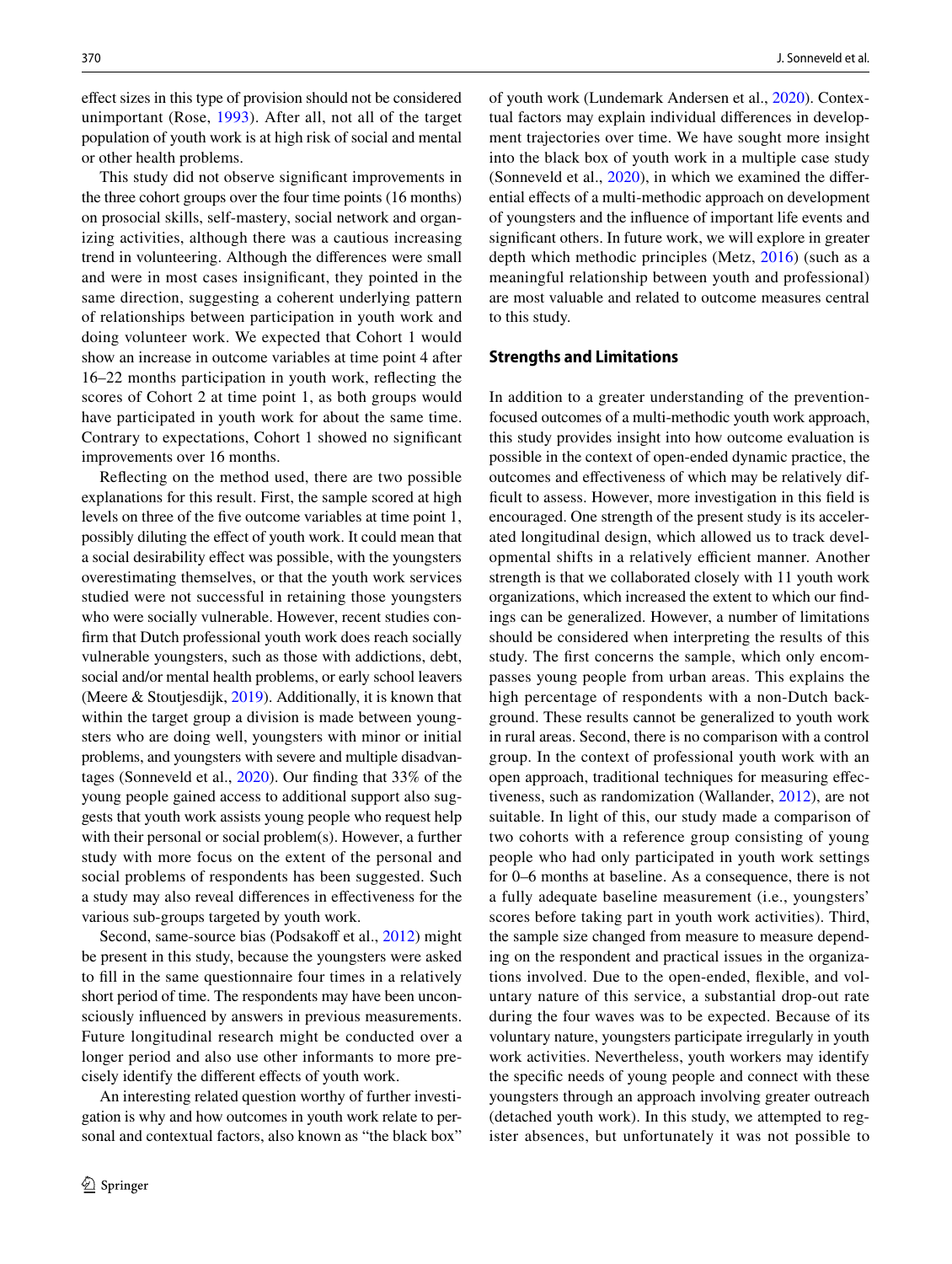observe the reasons for all non-completers. While we used the most appropriate analysis technique to handle missing data (Twisk, [2013\)](#page-12-7), it may have afected the results. In future evaluation research in this type of setting, it is suggested that non-completers should be monitored more accurately to obtain a better profle of which youngsters drop out.

Finally, although Cronbach's alpha was satisfactory for all measurement scales, we are aware that the removal of some items from a validated scale can disrupt the reliability of the scale and the confdence of the output. Nevertheless, we chose scale adaptation to tailor the research to the specifc research setting and to measure the overall preventive value of youth work among a broad age group.

#### **Implications for Practice and Policy**

This longitudinal study partially addresses the lack of academic literature on professional youth work. This study showed that professional youth work, as a low threshold collective service, fulflls a signifcant preventive role in social infrastructure and has the potential to reach youth who are at risk in one or more social contexts. The results provide valuable knowledge that supports the further professionalization and legitimation of professional youth work in social work practice, including the development of evidence-based practice. Youth workers can use the results to improve their support of socially vulnerable youngsters in their personal development and social participation. These fndings are also very important for youth policy, which increasingly focuses on prevention and positive youth development. Based on these insights, it is recommended that further investment be directed at professional youth work. Despite the time required to achieve beneficial effects, youth work is a relatively accessible, low-cost service that could reach large numbers of socially vulnerable youngsters. More investment in youth work on a structural basis (rather than just short-term projects), in addition to existing social work practices for adolescents, may reduce costs and waiting lists for specialized social care institutions.

**Acknowledgements** This research was fnancially supported by the Netherlands Organization for Health Research and Development (ZonMw, Grant Number: 729200001) and Amsterdam University of Applied Sciences. The 11 youth work providers who participated in this research also supported the project by permitting their youth workers to devote time to cooperate in the research. We would like to express our special thanks and gratitude to Saïd Awad, Elif Cankor, Naomi Gaspersz and the managers, youth workers and youngsters who participated in this study.

#### **Declaration**

**Conflict of interest** The researchers and participating organizations declare that they have no confict of interest.

**Open Access** This article is licensed under a Creative Commons Attribution 4.0 International License, which permits use, sharing, adaptation, distribution and reproduction in any medium or format, as long as you give appropriate credit to the original author(s) and the source, provide a link to the Creative Commons licence, and indicate if changes were made. The images or other third party material in this article are included in the article's Creative Commons licence, unless indicated otherwise in a credit line to the material. If material is not included in the article's Creative Commons licence and your intended use is not permitted by statutory regulation or exceeds the permitted use, you will need to obtain permission directly from the copyright holder. To view a copy of this licence, visit<http://creativecommons.org/licenses/by/4.0/>.

# **References**

- <span id="page-10-3"></span>Abdallah, S. (2017). *Struggles for success. Youth work rituals in Amsterdam and Beirut.* Amsterdam: University of Amsterdam, Doctoral dissertation.
- <span id="page-10-14"></span>Asselt-Goverts, A. E. van. (2016). *Social networks of people with mild intellectual disabilities: Characteristics and interventions (dissertation)*. Tilburg: Tilburg University.
- <span id="page-10-2"></span>Baillergeau, E. & Hoijtink, M. (2010). Youth work and 'youth at risk' in the Netherlands: A review of literature*. Sociétés et Jeunesses en Difculté, Social Int* (no. hors série).
- <span id="page-10-10"></span>Bartelink, C., & Verheijden, E. (2015). *Wat werkt bij het versterken van het sociale netwerk van gezinnen?* Utrecht: Youth Institute.
- <span id="page-10-4"></span>Batsleer, J. R. (2008). *Informal learning in youth work*. London: SAGE.
- <span id="page-10-7"></span>Bergin, C., Talley, S., & Hamer, L. (2003). Prosocial behaviours of young adolescents: A focus group study. *Journal of Adolescence, 26*(1), 13–32
- <span id="page-10-12"></span>Boomkens, C., Metz, J. W., Schalk, R. M. J. D., Regenmortel, V., & Tine, M. R. F. (2019a). The role of social environment in acquiring agency in girls work. *Children and Youth Services Review, 104*, 104399.<https://doi.org/10.1016/j.childyouth.2019.104399>
- <span id="page-10-9"></span>Boomkens, C., Metz, J. W., Van Regenmortel, T. M., & Schalk, R. M. (2019b). The development of agency in professional youth work with girls and young women in the Netherlands. *Journal of Social Work, 19*(6), 719–735. [https://doi.org/10.1177/14680](https://doi.org/10.1177/1468017318784079) [17318784079](https://doi.org/10.1177/1468017318784079)
- <span id="page-10-6"></span>Bosscher, N. (2014). *The decentralisation and transformation of the Dutch youth care system*. Utrecht: Youth Institute.
- <span id="page-10-5"></span>Bradford, S. (2000). Disciplining PRACTICES: New ways of making youth workers accountable. *International Journal of Adolescents and Youth, 9*, 45–63
- <span id="page-10-1"></span>Catalano, R., Berglund, M., Ryan, J., Lonczak, H., & Hawkins, D. (2004). Positive youth development in the United States: Research fndings on evaluations of positive youth development programs. *The Annals of the American Academy of Political and Social Science, 591*, 98–124
- <span id="page-10-11"></span>Cavanaugh, A. M., & Buehler, C. (2015). Adolescent loneliness and anxiety. The role of multiple sources of support. *Journal of Social and Personal Relationships, 23*, 149–170
- <span id="page-10-0"></span>CBS. (2020). *Jeugdhulp 2019 [Youth care 2019]*. The Hague: Statistics Netherlands (CBS).
- <span id="page-10-13"></span>Cohen, J. (1992). A power primer. *Psychological Bulletin, 112*, 155– 159. <https://doi.org/10.1037/0033-2909.112.1.155>
- <span id="page-10-8"></span>Conger, K., Williams, S., Little, W., Masyn, K., & Shebloski, B. (2009). Development of mastery during adolescence: The role of family problem-solving. *Journal of Health and Social Behavior, 50*(1), 99–114
- <span id="page-10-15"></span>Coulston, K. (2010). *Somewhere to talk, somewhere to listen. The role of youth clubs in supporting the mental health and emotional wellbeing of young people*. London: Clubs for Young People.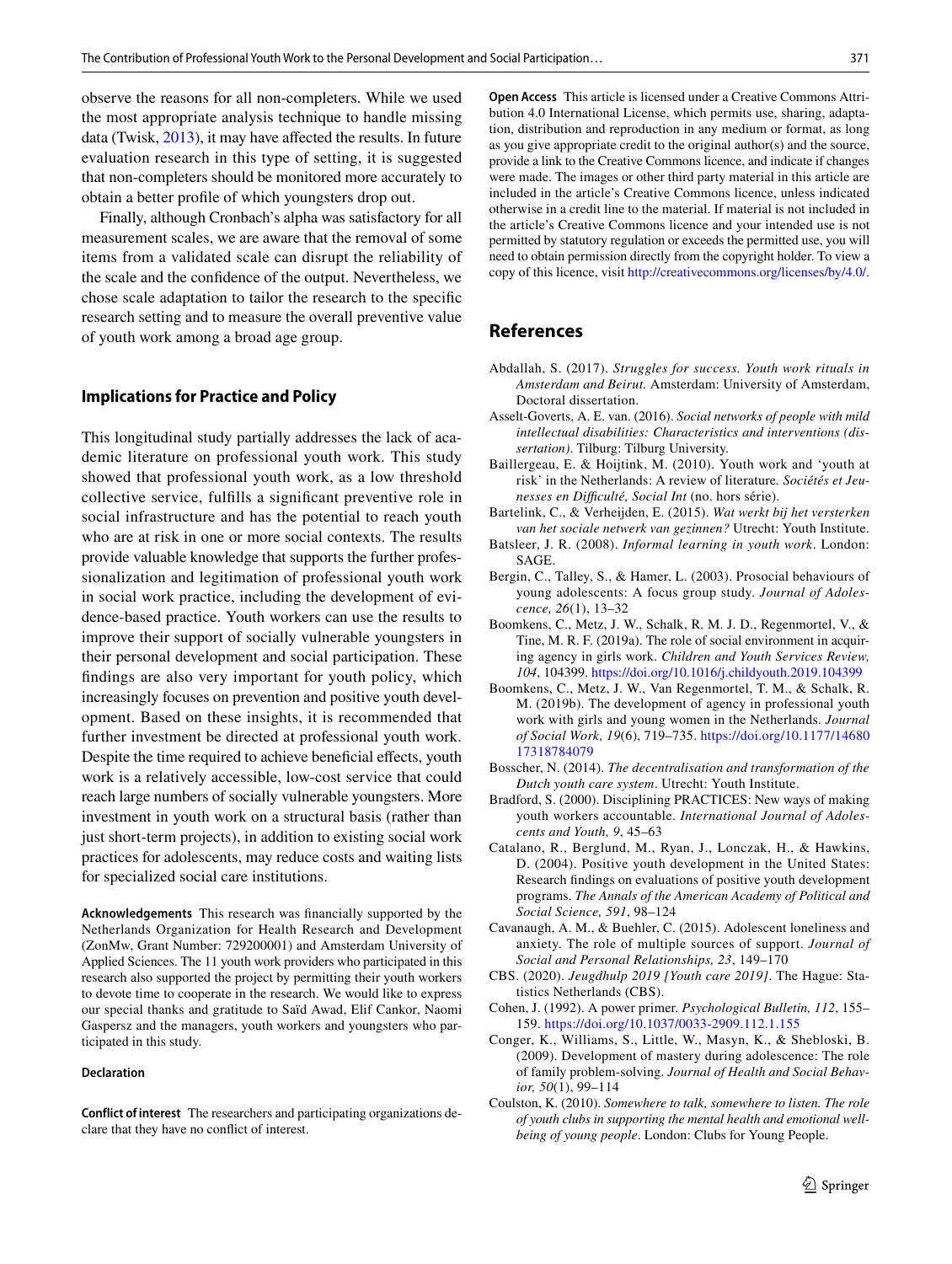- <span id="page-11-34"></span>Cuijpers, P., Weitz, E., Cristea, I. A., & Twisk, J. (2017). Pre-post efect sizes should be avoided in meta-analyses. *Epidemiology and Psychiatric Sciences, 26*(4), 364–368
- <span id="page-11-20"></span>De St. Croix, T. (2018). Youth work, performativity and the new youth impact agenda: Getting paid for numbers? *Journal of Education Policy, 33*(3), 414–438. [https://doi.org/10.1080/](https://doi.org/10.1080/02680939.2017.1372637) [02680939.2017.1372637](https://doi.org/10.1080/02680939.2017.1372637)
- <span id="page-11-24"></span>Dickson, K., Vigurs, C., & Newman, M. (2013). *Youth work: A systematic map of the research literature*. Dublin: Department of Children and Youth Afairs.
- <span id="page-11-6"></span>Doherty, L. & De St. Croix, T. (2019, Nov 18). The everyday and the remarkable: Valuing and evaluating youth work. Retrieved from: [https://www.youthandpolicy.org/articles/valuing-and](https://www.youthandpolicy.org/articles/valuing-and-evaluating-youth-work/)[evaluating-youth-work/](https://www.youthandpolicy.org/articles/valuing-and-evaluating-youth-work/)
- <span id="page-11-33"></span>Duncan, S. C., Duncan, T. E., & Hops, H. (1996). Analysis of longitudinal data within accelerated longitudinal designs. *Psychological Methods, 1*(3), 236–248. [https://doi.org/10.1037/1082-](https://doi.org/10.1037/1082-989X.1.3.236) [989X.1.3.236](https://doi.org/10.1037/1082-989X.1.3.236)
- <span id="page-11-3"></span>Dunne, A., Ulicna, D., Murphy, I., & Golubeva, M. (2014). *Working with young people: The value of youth work in the European Union*. Brussels: IFC GHK.
- <span id="page-11-26"></span>Dworkin, J. B., Larson, R., & Hansen, D. (2003). Adolescents' accounts of growth experiences in youth activities. *Journal of Youth and Adolescence, 32*(1), 17–26
- <span id="page-11-0"></span>Fish, M. (2014). The value of youth services towards child and adolescent mental health. *Youth & Policy, 12*, 95–12
- <span id="page-11-11"></span>Fyfe, I., Biggs, H., Hunter, S., McAteer, J., & Milne, D. (2018). *The impact of community-based universal youth work in Scotland. A study commissioned by the Scottish Youth Work Research Steering Group*. Edinburgh : YouthLink Scotland.
- <span id="page-11-28"></span>Galbraith, S., Bowden, J., & Mander, A. (2017). Accelerated longitudinal designs: An overview of modelling, power, costs and handling missing data. *Statistical Methods in Medical Research, 26*(1), 374–398.<https://doi.org/10.1177/0962280214547150>
- <span id="page-11-29"></span>Gemmeke, M., Hilverdink, P., Hoogenes, A., Valkestijn, M., Vink, C., & Smid, M. (2011). *De emancipatie van het jongerenwerk [The emancipation of youth work]*. Utrecht: Netherlands Youth Institute.
- <span id="page-11-30"></span>Heggestad, E., Scheaf, D., Banks, G., Hausfeld, M., Tonidandel, S., & Williams, E. (2019). Scale adaptation in organizational science research: A review and best-practice recommendations. *Journal of Management, 45*(6), 2596–2627
- <span id="page-11-7"></span>Henderson, M., Scourfeld, J., Cheung, S. Y., Sharland, E., & Sloan, L. (2016). The efects of social service contact on teenagers in England. *Research on Social Work Practice, 26*(4), 386–398. <https://doi.org/10.1177/1049731514557363>
- <span id="page-11-27"></span>Ince, D., van Yperen, T., & Valkestijn, M. (2018). *Top ten positive youth development. Protective factors in parenting and growing up*. Utrecht: Netherlands Youth Institute.
- <span id="page-11-9"></span>Jefs, T., & Smith, M. (1999). The problem of 'youth' for youth work. *Youth and Policy, 62*, 45–66
- <span id="page-11-31"></span>Kempen, G. (1992). Het meten van de gezondheidstoestand van ouderen; een toepassing van een Nederlandse versie van de MOS-schaal. *TijdschriftvoorGerontologieen Geriatric, 23*, 132–140
- <span id="page-11-21"></span>Koops, K., Metz, J., & Sonneveld, J. (2013). *We zijn de brug naar zelf aan de slag gaan. Onderzoeksrapport Ambulant Jongerenwerk in de grote stad*. Amsterdam: Amsterdam University of Applied Sciences.
- <span id="page-11-18"></span>Koops, K., Metz, J., & Sonneveld, J. (2014). *Want zij gelooft in mij. Onderzoeksrapport Individuele Begeleiding in het jongerenwerk*. Amsterdam: Amsterdam University of Applied Sciences.
- <span id="page-11-5"></span>Larson, R. W. (2011). Positive development in a disorderly world: SRA presidential address. *Journal of Research on Adolescence, 21*, 317–334.<https://doi.org/10.1111/j.1532-7795.2010.00707.x>
- $\circled{2}$  Springer
- <span id="page-11-4"></span>Larson, R. W., McGovern, G., & Orson, C. (2019). How adolescents develop self-motivation in complex learning environments: Processes and practices in afterschool programs. In A. Renninger & S. Hidi (Eds.), *Cambridge handbook of motivation and learning.* (pp. 111–138). NYC: Cambridge Press.
- <span id="page-11-38"></span>Lundemark Andersen, M., Ingemann Brandt, L., Henriksen, K., Mejlvig, K., Nirmalarajan, L., Rømer, M., Uggerhøj, L., & Wisti, P. (2020). Underlying theoretical positions, perceptions and foundations in practice research. In L. Joubert & M. Webber (Eds.), *The Routledge handbook of social work practice research.* (pp. 57–67). Oxon/New York: Routledge.
- <span id="page-11-19"></span>Manders, W., & Metz, J. (2017). Kern en meerwaarde van informatie & advies in het jongerenwerk. *Jeugdbeleid, 11*(4), 263–270. <https://doi.org/10.1007/s12451-017-0162-x>
- <span id="page-11-1"></span>McGregor, C. (2015). *Universal Youth Work. A critical review of the literature*. Edinburgh: University of Edinburgh.
- <span id="page-11-36"></span>Meere, F. de., & Stoutjesdijk, F. (2019). *Náást de jongeren. De staat van professioneel jongerenwerk in Nederland*. Utrecht: Verwey-JonkerInstituut.
- <span id="page-11-13"></span>Metz, J. (2016). The development of a method substantiated by research for girls' work. *Journal of Social Intervention: Theory and Practice, 25*(1), 47–70.<https://doi.org/10.18352/jsi.431>
- <span id="page-11-2"></span>Metz, J. (2017). The professionalism of youth work and the role of values. *Social Work & Society, 15*(2), 1–16
- <span id="page-11-15"></span>Metz, J. (2020). The signifcance of youth work for prevention. A state of afairs. *MensenMaatschappij, 95*(2), 113–131. [https://](https://doi.org/10.5117/MEM2020.2.003.METZ) [doi.org/10.5117/MEM2020.2.003.METZ](https://doi.org/10.5117/MEM2020.2.003.METZ)
- <span id="page-11-16"></span>Milburn, T., Forsyth, B., Stephen, S., & Woodhouse, H. (2000). *Thinking on your feet. Outreach and detached youth work with vulnerable young people*. Edinburgh: Prince Trust.
- <span id="page-11-12"></span>Nolas, S. (2014). Exploring young people's and youth workers' experiences of spaces for 'youth development': Creating cultures of participation. *Journal of Youth Studies, 17*(1), 26–41. [https://](https://doi.org/10.1080/13676261.2013.793789) [doi.org/10.1080/13676261.2013.793789](https://doi.org/10.1080/13676261.2013.793789)
- <span id="page-11-14"></span>Ord, J. (2014). Aristotle's phronesis and youth work: Beyond instrumentality. *Youth and Policy, 112*, 56–73
- <span id="page-11-22"></span>Ord, J., Carletti, M., Cooper, S., Dansac, C., Morciano, D., Siurala, L., & Taru, M. (2018). *The impact of youth work in Europe: A study of fve European Countries*. Helsinki: Juvenes Print.
- <span id="page-11-32"></span>Pearlin, L. I., Lieberman, M. A., Menaghan, E. G., & Mullan, J. T. (1981). The stress process. *Journal of Health and Social Behavior, 22*, 337–356
- <span id="page-11-25"></span>Pearlin, L. I., & Schooler, C. (1978). The structure of coping. *Journal of Health and Social Behavior, 19*(1), 2–21. [https://doi.org/](https://doi.org/10.2307/2136319) [10.2307/2136319](https://doi.org/10.2307/2136319)
- <span id="page-11-37"></span>Podsakof, P. M., MacKenzie, S. B., & Podsakof, N. P. (2012). Sources of method bias in social science research and recommendations on how to control it. *Annual Review of Psychology, 63*, 539–569
- <span id="page-11-35"></span>Rose, G. (1993). *The strategy of preventive medicine*. Oxford: Oxford University Press.
- <span id="page-11-17"></span>Rumping, S., Metz, J., Awad, S., Nijland, E., Manders, W., Todorovic, D., Sonneveld, J., & Schaap, R. (2017). *Groepswerk. OnderzoeknaarGroepswerkalsgeneriekemethodiek van het grootstedelijkjongerenwerk*. Amsterdam: Amsterdam University of Applied Sciences.
- <span id="page-11-23"></span>Schaap, R., Todorovic, D., Awad, S., Manders, W., Sonneveld, J., & Metz, J. (2017). *Onderzoek naar Informatie & Advies als specifeke methodiek van het grootstedelijk jongerenwerk*. Amsterdam: Amsterdam University of Applied Sciences.
- <span id="page-11-10"></span>Sonneveld, J., & Metz, J. (2019). *De doelgroep van het jongerenwerk in cijfers. Wie maken gebruik van jongerenwerk en op welke manier?* Amsterdam: Amsterdam University of Applied Sciences.
- <span id="page-11-8"></span>Sonneveld, J., Rijnders, J., Metz, J., Van Regenmortel, T., & Schalk, R. (2020). The contribution of professional youth work to the